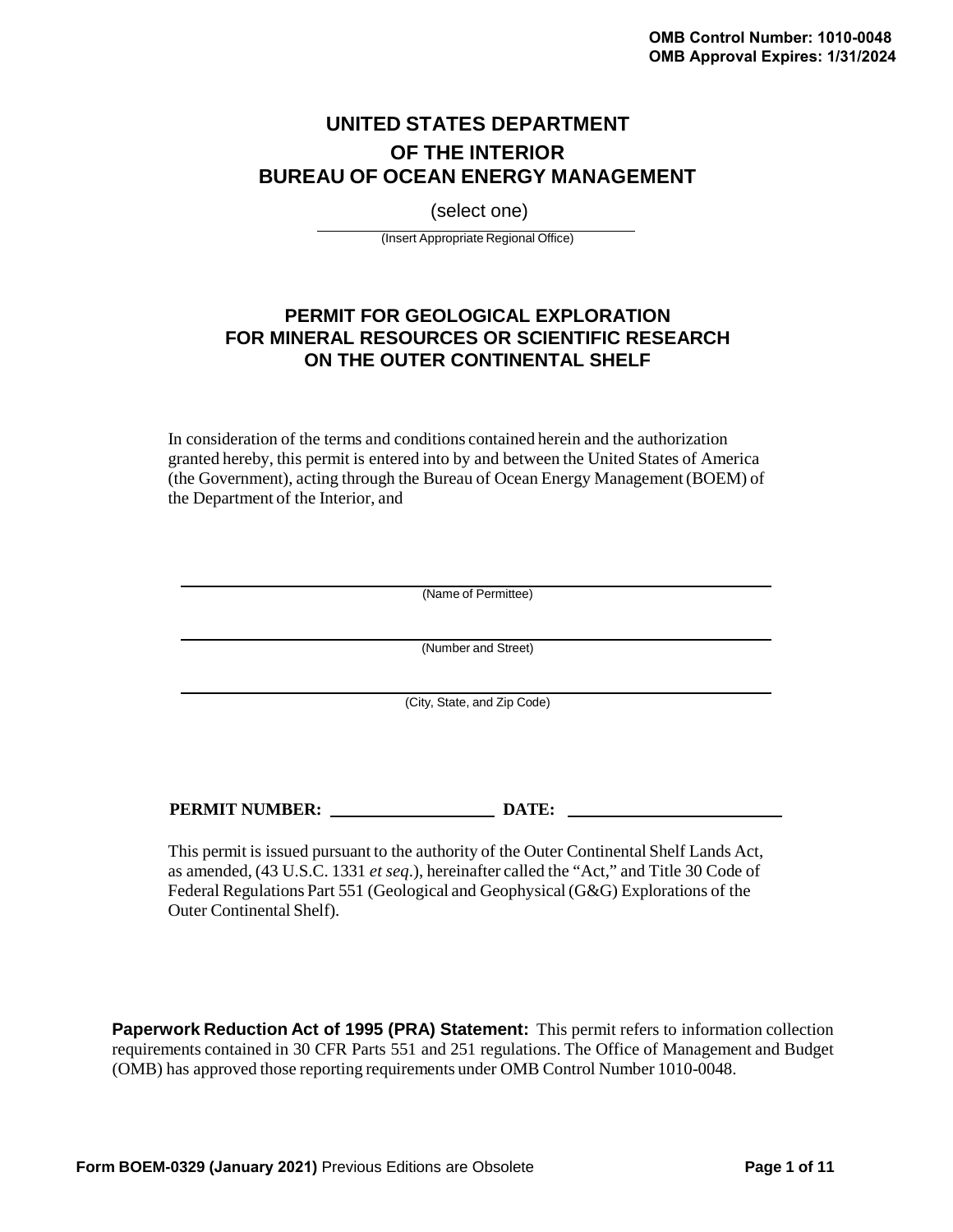# **Section I. Authorization**

The Government authorizes the permittee to conduct:

- Geological exploration for mineral resources by means other than a deep stratigraphic test, as defined in 30 CFR 551.1. This activity utilizes geological and geochemical techniques, including, but not limited to, gas sniffing, various bottom sampling methods, and shallow test drilling.
- Geological scientific research by means other than a deep stratigraphic test, as defined in 30 CFR 551.1. This activity involves drilling and gathering of geological data and information for scientific research purposes, including, but not limited to, shallow test drilling.
- Geological exploration for mineral resources or scientific research by means of a deep stratigraphic test, as defined in 30 CFR 551.1, or developing data and information for proprietary use or sale.

This permit authorizes the permittee to conduct the above geological activity during the period from  $\begin{array}{c|c}\n \hline\n \end{array}$  to  $\begin{array}{c}\n \hline\n \end{array}$  in the following area(s): .

The permittee shall not conduct any geological operation outside of the permitted area specified here in. Extensions of the time period specified above must be requested in writing. A permit plus extensions for activities other than a deep stratigraphic test will be limited to a period of not more than 1 year from the original specified issuance date of the permit. The duration of a permit for a deep stratigraphic test must be controlled in accordance with 30 CFR 551.7. Group participation in test drilling activities, bonds, inspection and reporting of geological exploration activities, suspension and cancellation of authority to conduct exploration or scientific research activities under permit and penalties, and appeals must be carried out in accordance with 30 CFR 551.7, 551.8, 551.9, and 551.10.

The authority of the Regional Director may be delegated to the appropriate Regional Supervisor for the purposes of this permit.

#### **Section II. Type(s) of Operations and Technique(s)**

A. The permittee will employ the following type(s) of operations:

and will utilize the following instruments and/or technique(s)in such operations:

- B. The permittee will conduct all activitiesin compliance with the terms and conditions of this permit, including the " Stipulations," "Environmental Protective Provisions," and the approved "Application for Permit, which are attached to and incorporated into this permit. Any additional mitigations will be included in the permit cover letter.
- C. The permittee will conduct all geological exploration or scientific research activities in compliance with the Act, the regulationsin 30 CFR Parts 551 and 251, and other applicable

;

.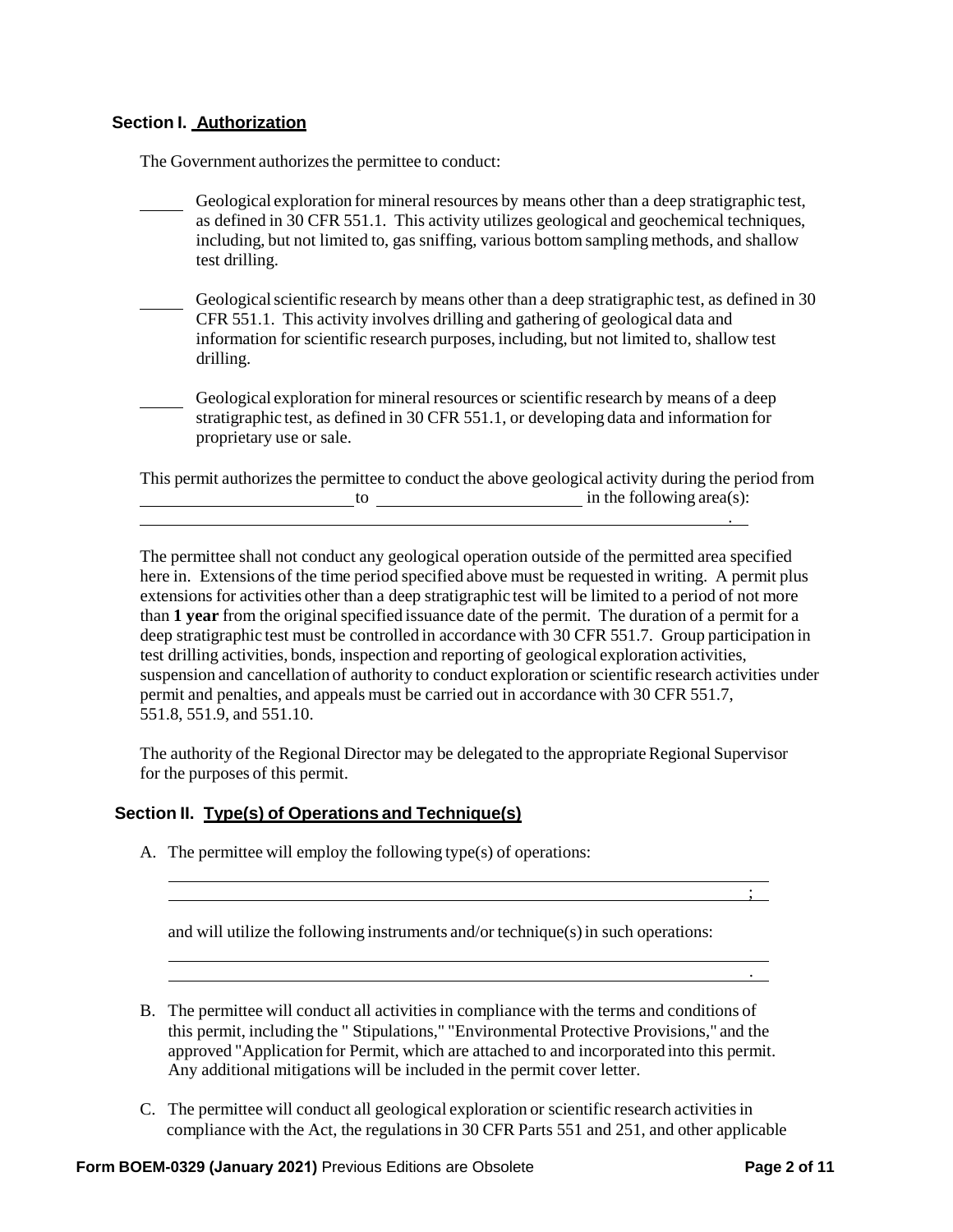statutes and regulations whether such statutes and regulations are enacted, promulgated, issued, or amended before or after this permit is issued. Some of the provisions of 30 CFR Parts 551 and 251 are restated in this permit for emphasis. However, all of the provisions of 30 CFR Parts 551 and 251 apply to this permit.

### **Section III. Reports on Operations**

#### A. Status Reports

#### **1. In the Gulf of Mexico and Atlantic OCS Regions:**

The permittee must submit status reports every **two months** in a manner approved or prescribed by the Regional Supervisor, Resource Evaluation (here after, except in Section V wherein Supervisor refers to the Regional Supervisor for Operations, referred to as Supervisor). The report must include a map of appropriate scale showing sampling locations, protraction areas, blocks, and block numbers (if map scale permits). The map should be a cumulative update for each status report and clearly distinguish between planned sampling locations (one color) and those locations in which samples have already been collected (a second color). The map should be submitted in digital format, preferably as a GeoPDF.

#### **2. In the Alaska and Pacific OCS Regions:**

The permittee must submit status reports on a **weekly basis,** beginning when the permittee enters the permit area in a manner approved or prescribed by the Regional Supervisor, Resource Evaluation (here after, except in Section V wherein Supervisor refers to the Regional Supervisor, Leasing and Plans, referred to as Supervisor). The report must include a map of appropriate scale showing sampling locations, OCS blocks with OCS block numbers (if map scale permits), and the OCS boundary or other important boundaries as specified. The map should be a cumulative update for each status report and clearly distinguish between planned sampling locations (one color) and those locations in which samples have already been collected (a second color). The map should be submitted in digital format, preferably as a PDF and an ESRI file – gdb-feature class(s) or shape files of the weekly data collection. All maps must be submitted in NAD 83.

B. The permittee must submit to the Supervisor a Final Report within **30 days** after the completion of operations. The Final Report must contain the following:

#### **1. In the Gulf of Mexico and Atlantic OCS Regions:**

- i. A *brief* description of the work performed including number of samples acquired as well as coring, drilling, and sampling methods including depth of penetration;
- ii. A *brief* daily log of operations. A suggested format for the daily log of operations would include, but is not limited to, a table that provides a date column and an operations column. Preferably, the date column would commence on the date in which the vessel begins to transit to the permitted area and end on the date in which the vessel either transits away from the permitted area or when operations pertinent to the permitted activity ceases. The corresponding operations column would contain a brief description of the operations for each day listed in the date column noting activities such major work stoppages, and other pertinent activities. This may be submitted as a digital Word document or as an Excel spreadsheet;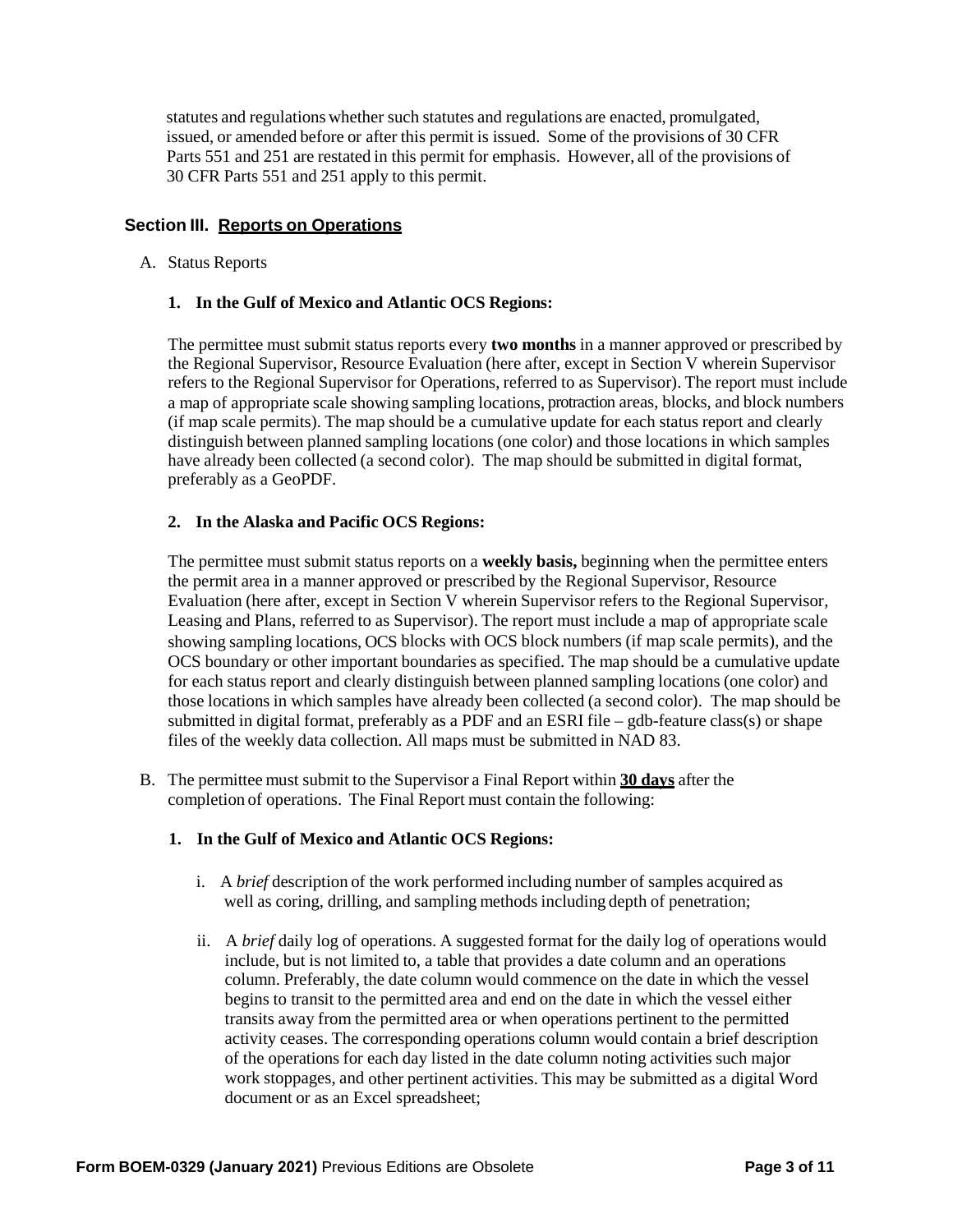- iii. A PDF or, preferably a GeoPDF or shape file depicting the areas and blocks in which any exploration or scientific research activities were conducted. These graphics must clearly indicate the location of the activities so that the data produced from the activities can be accurately located and identified;
- iv. The start and finish dates on which the actual geological exploration or scientific research activities were performed;
- v. A narrative summary of any: (a) hydrocarbon slick or environmental hazards observed and (b) adverse effects of the geological exploration or scientific research activities on the environment, aquatic life, archaeological resources, or other uses of the area in which the activities were conducted:
- vi. The estimated date on which the processed or analyzed data or information will be available for inspection by BOEM;
- vii. A CD or DVD containing all of the data or sample locations in latitude/longitude degrees (and/or x,y coordinates). The data should also be submitted as an ESRI shapefile(s) illustrating the location of all Geological data collection;
- viii. Identification of geocentric ellipsoid (NAD 27 or NAD 83) used as a reference for the data or sample locations; and
- ix. Such other descriptions of the activities conducted as may be specified by the Supervisor.

### 2. **In the Alaska and Pacific OCS Regions:**

- i. A *brief* description of the work performed including number of samples acquired as well as coring, drilling, and sampling methods including depth of penetration;
- ii. A *brief* summary of operations that provides, but is not limited to, the name of the survey, the date, the number of samples collected each day, and a discussion of any operational or environmental issues that occurred (e.g., major work stoppages, no data acquired, safety incidents, protected species mitigation actions, and other pertinent activities). Provide the date for the start of operations and the end date when operations pertinent to the permitted activity are completed.
- iii. A PDF map(s) and a geodatabase file(s) or shape file(s) depicting the areas and OCS blocks and OCS boundary/3-mile limit in which any exploration or scientific research activities were conducted. These graphics must clearly indicate the location of the activities so that the data produced from the activities can be accurately located and identified;
- iv. The start and finish dates on which the actual geological exploration or scientific research activities were performed;
- v. A narrative summary of any: (a) hydrocarbon slicks or environmental hazards observed, and (b) adverse effects of the geological exploration or scientific research activities on the environment, aquatic life, archaeological resources, or other uses of the area in which the activities were conducted;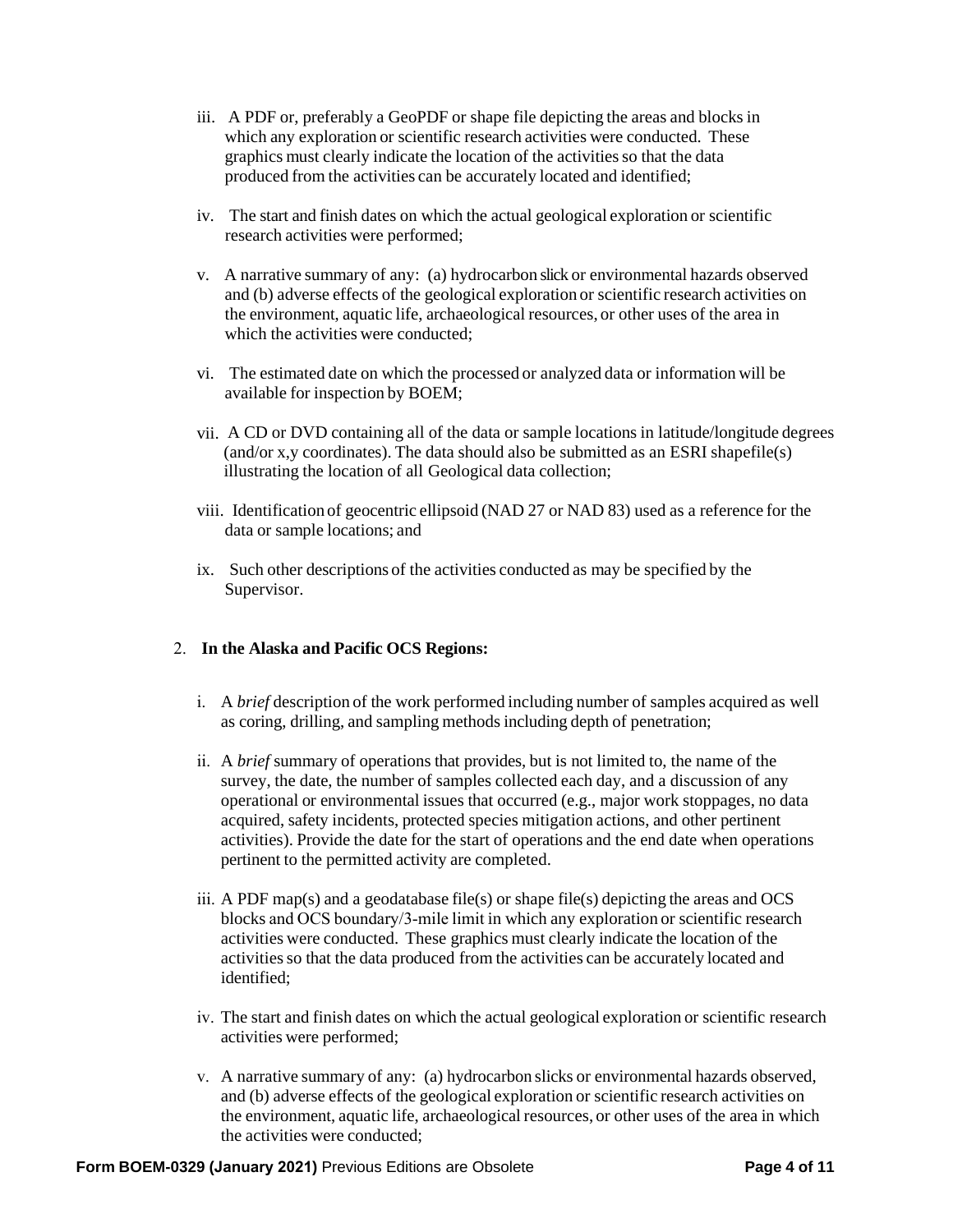- vi. The estimated date on which the processed or analyzed data or information will be available for inspection by BOEM;
- vii. A CD or DVD of a *single*, final edited navigational data file, coded in ASCII, containing all of the data or sample locations in latitude/longitude degrees (and/or x, y coordinates). The data should also be submitted as an ESRI file – gdb-feature class(s) or shape file(s) illustrating the location of all Geological data collection.
- viii. Identification of geocentric ellipsoid, which in the Alaska and Pacific Regions must be NAD 83, used as a reference for the data or sample locations; and
- ix. Such other descriptions of the activities conducted as may be specified by the Supervisor.

#### **Section IV. Permit or Notice Requirements for Shallow Test Drilling**

Before any shallow test drilling begins for exploration for mineral resources or for scientific research, the Supervisor may require for permits, or recommend for notices, the gathering and submission of geophysical data and information sufficient to determine shallow structural detail across and in the vicinity of the proposed test. Data and information may include, but are not limited to, seismic, bathymetric, side-scan sonar, and magnetometer systems, across and in the vicinity of the proposed test. When required,  $30$  CFR  $551.7(a)$  will apply to permits issued for shallow test drilling. All Outer Continental Shelf (OCS) regulations relating to drilling operations in 30 CFR Part 550 and 250 apply, as appropriate, to drilling activities authorized under this section.

#### **Section V. Permit Requirements for a Deep Stratigraphic Test**

- A. No deep stratigraphic test drilling activities may be initiated or conducted until a Drilling Plan is submitted to the Regional Supervisor, Leasing and Plans; in the Pacific, submit to the BOEM Regional Director; and an Application for Permit to Drill is submitted by the applicant and approved by the BSEE Regional Director (BSEE-RD); in Alaska, submit to the BSEE Alaska Regional Director; in the Pacific, submit to the BSEE Pacific Regional Director. The Drilling Plan must include:
	- 1. The proposed type of sequence of drilling activities to be undertaken together with a timetable for their performance from commencement to completion;
	- 2. A description of the drilling rig proposed for use, unless a description has been previously submitted to the Supervisor, indicating the important features thereof, with special attention to safety features and pollution prevention and control features, including oil spill containment and cleanup plans and onshore disposal procedures;
	- 3. The location of deep stratigraphic test to be conducted, including the surface and projected bottomhole location of the borehole;
	- 4. The types of geological and geophysical instrumentation to be used for site surveys;
	- 5. Geophysical data and information sufficient to evaluate seafloor characteristics, shallow geologic and man-made hazards, and structural detail across and in the vicinity of the proposed test to the total depth of the proposed test well. Data and information from side-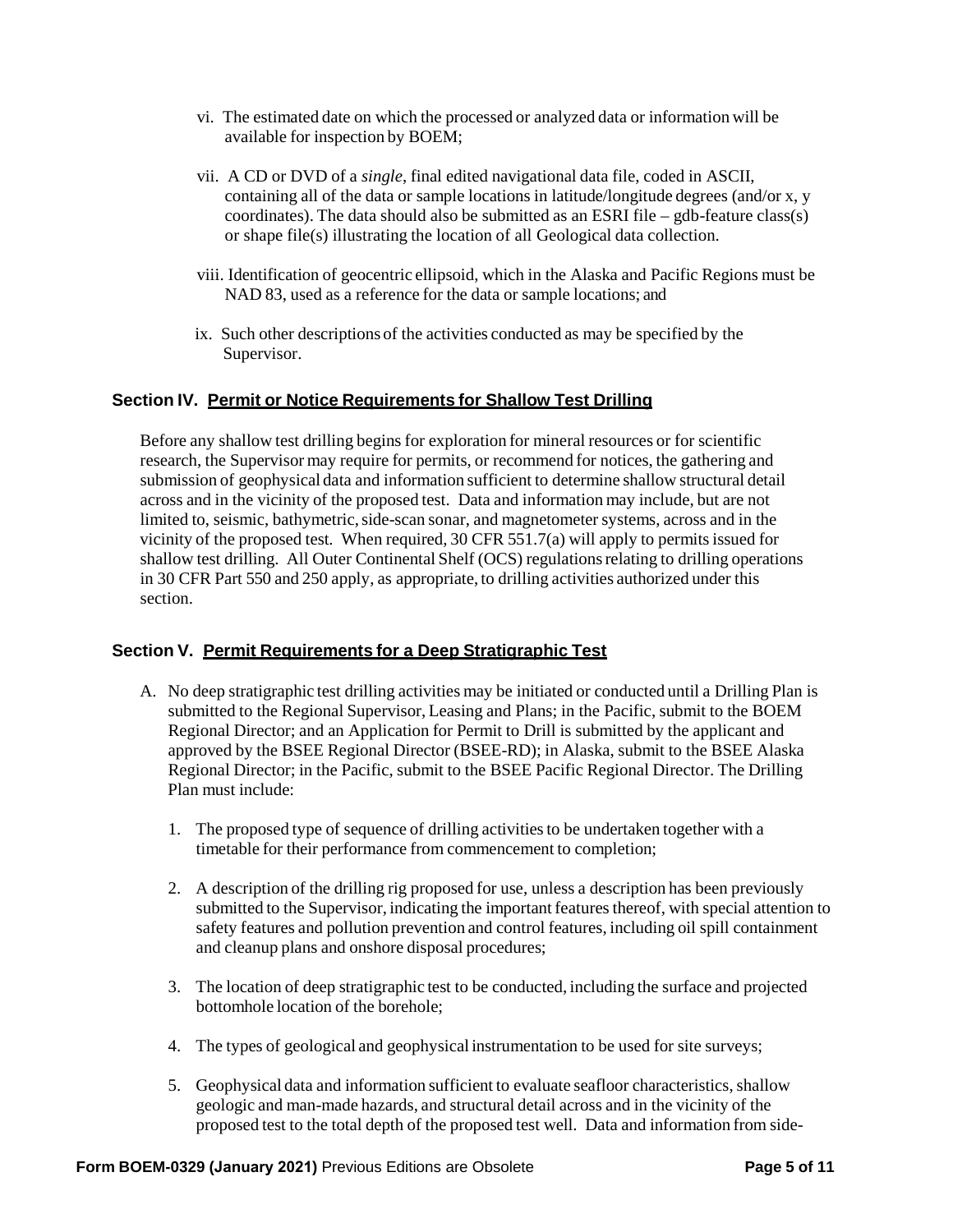scan sonar and magnetometer surveys must be submitted as required, at the option of the Supervisor; and

- 6. Such other relevant data and information as the Supervisor may require.
- B. At the same time the applicant submits a Drilling Plan to the Supervisor, an Environmental Report must be submitted. The report must be in summary form and should include information available at the time the related Drilling Plan is submitted. Data and information that are site-specific, or that are developed subsequent to the most recent Environmental Impact Statement or other environmental analysesin the immediate area, must be specifically considered. The applicant must summarize and provide references for data, information, and issues specific to the site of drilling activity in the related plan, and in other environmental reports, analyses, and impact statements prepared for the geographic area. Any material based on proprietary data, which is not itself available for inspection, should not be referenced. The Environmental Report must include the following:
	- 1. (a) A list and description of new or unusual technologies that are to be used, (b) the location of travel routes for supplies and personnel and a description of all vessels to be used, (c) the kinds and approximate levels of energy sourcesto be used, (d) the environmental monitoring systems that are to be used, and (e) suitable maps and diagrams showing details of the proposed project layout;
	- 2. A narrative description of the existing environment. This section must include the following information on the area: (a) geology, (b) physical oceanography, (c) other uses of the area, (d) flora and fauna, (e) existing environmental monitoring systems, and (f) other unusual or unique characteristics that may affect or be affected by the drilling activities;
	- 3. A narrative description of the probable impacts of the proposed action on the environment and the measures proposed for mitigating these impacts;
	- 4. A narrative description of any unavoidable or irreversible adverse effects on the environment that could be expected to occur as a result of the proposed action; and
	- 5. Such other relevant data and information as the Supervisor may require.
- C. Any revisions to an approved Drilling Plan must be approved by the Supervisor.
- D. All OCS regulations relating to drilling operations in 30 CFR Parts 550 and 250 apply, as appropriate, to drilling activities authorized under this Permit.
- E. At the completion of the test activities, the borehole of all deep stratigraphic tests must be permanently plugged and abandoned by the permittee before moving the rig off location in accordance with the requirements of the regulations in 30 CFR Parts 550 and 250.

# **Section VI. Submission, Inspection, and Selection of Geological Data and Information**

A. The permittee must notify the Supervisor, in writing, when the permittee has completed the initial analysis, processing, or interpretation of any geological data and information collected under an exploration permit or a scientific research permit that involves developing data and information for proprietary use or sale. If the Supervisor asks if the permittee has further analyzed, processed, or interpreted any geological data and information collected under a permit, the permittee must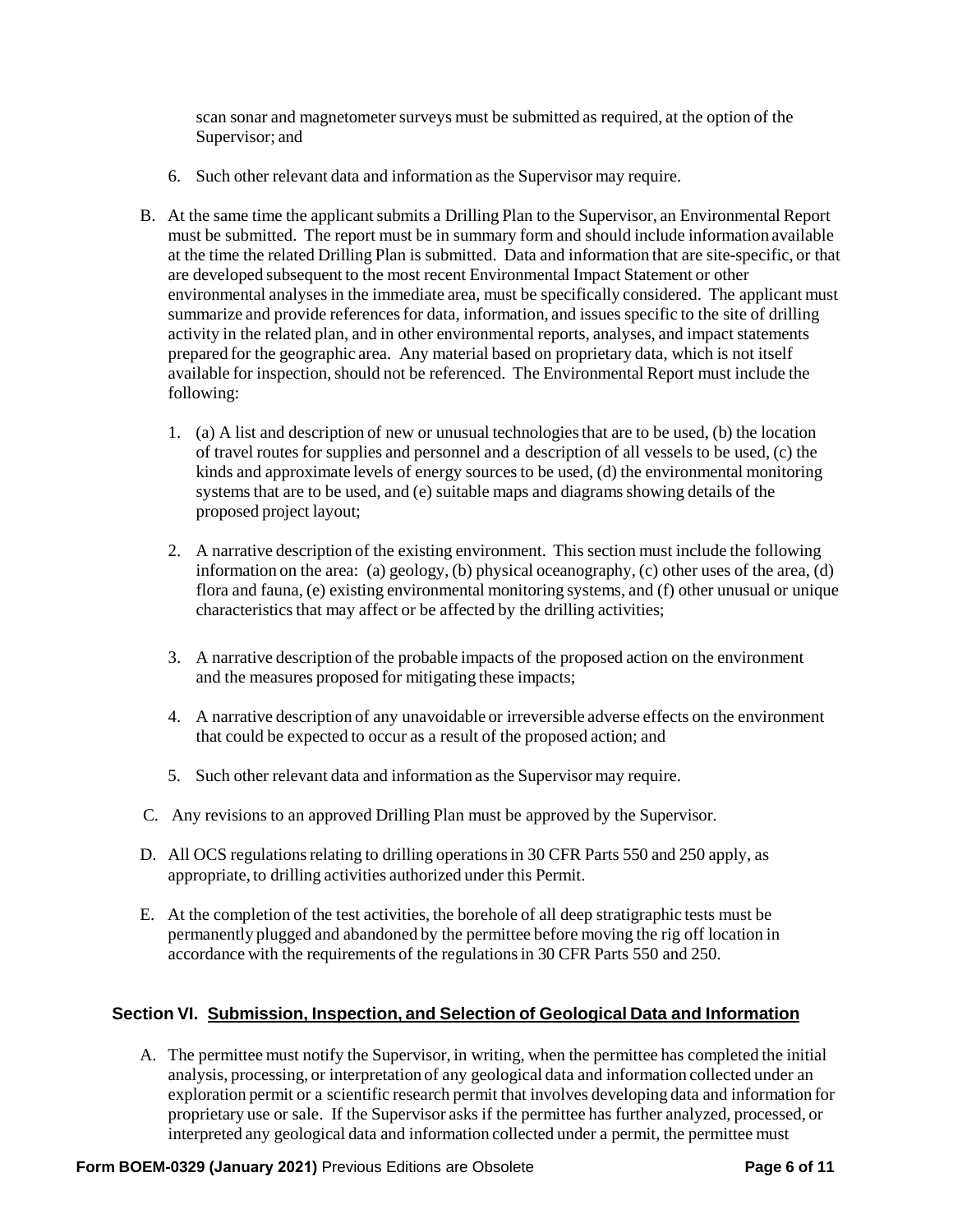respond within 30 days. If the data or information are further analyzed or reprocessed, it is the responsibility of the permittee to keep the most current resulting products available in the event the Supervisor requests the current status of data analysis or processing. At any time within 10 years after receiving notification of the completion of the acquisition activities conducted under the permit, the Supervisor may request that the permittee submit for inspection and possible retention all or part of the geological data, analyzed geological information, processed geological information, and interpreted geological information.

After a period of 10 years from the issuance of the permit, the permittee must notify the Supervisor in writing if their intention is to no longer maintain all or part of the geological data, analyzed geological information, processed geological information, and interpreted geological information, and provide the Supervisor 30 days to request that the permittee submit for inspection and possible retention all or part of the geological data, analyzed geological information, processed geological information, and interpreted geological information.

- B. In the event that a third party obtains geological data, analyzed geological information, processed geological information, or interpreted geological information from a permittee or from another third party by sale, trade, license agreement, or other means:
	- 1. The third party recipient of the data and information assumes the obligations under this section, except for notification of initial analysis, processing, and interpretation of the data and information, and is subject to the penalty provisions of 30 CFR Part 550, Subpart N;
	- 2. A permittee or third party that sells, trades, licenses, or otherwise provides the data and information must advise the recipient, in writing, that accepting these obligationsis a condition precedent of the sale, trade, license, or other agreement; and
	- 3. Except for license agreements, a permittee or third party that sells, trades, or otherwise provides data and information to a third party, must advise the Supervisor in writing within 30 days of the sale, trade, or other agreement, including the identity of the recipient of the data and information; or
	- 4. With regard to license agreements, a permittee or third party that licenses data and information to a third party, within 30 days of a request by the Supervisor, must advise the Supervisor, in writing, of the license agreement, including the identity of the recipient of the data and information.
- C. Each submission of geological data, analyzed geological information, processed geological information, and interpreted geological information must contain, unless otherwise specified by the Supervisor, the following:
	- 1. An accurate and complete record of geological (including geochemical) data, analyzed geological information, processed geological information, and interpreted geological information resulting from each operation;
	- 2. Paleontological reportsidentifying microscopic fossils by depth, and/or washed samples of drill cuttings normally maintained by the permittee for paleontological determination and are made available upon request by the Supervisor. In addition, any other samples or cores requested by the Supervisor are made available on request;
	- 3. Copies of well logs and charts: one paper copy, one copy on a reproducible stable base, and copies of composite digital well logs on magnetic tape or other suitable medium in a format approved by the Supervisor;
	- 4. Data and results obtained from formation fluid test;
	- 5. Analyses of core or bottom samples or a representative cut or split of the core or bottom sample;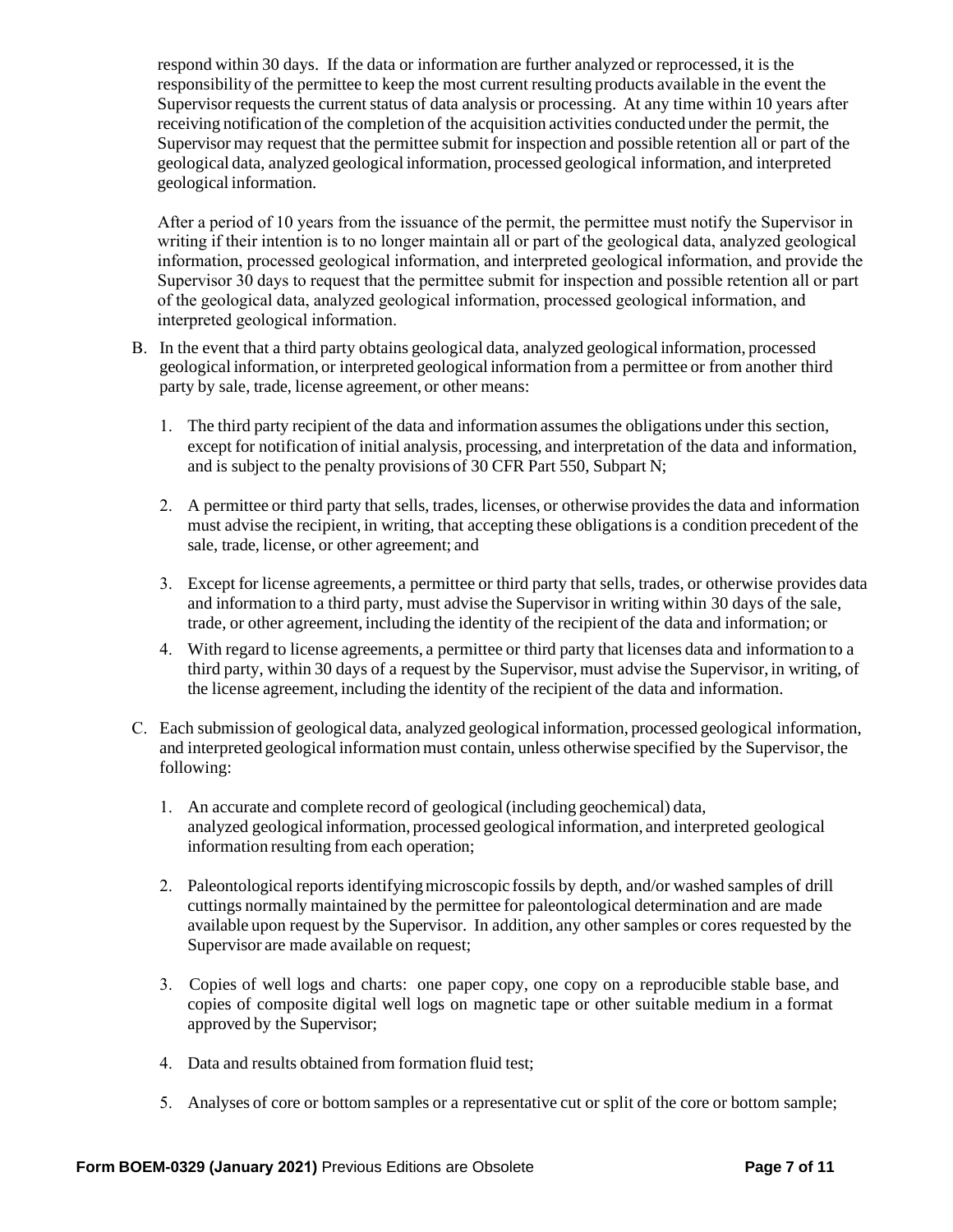- 6. Detailed descriptions of any hydrocarbons or hazardous conditions encountered during operations, including near losses of well-control, abnormal geopressure, and losses of circulation; and
- 7. Such other geological data, analyzed geological information, processed geological information, and interpreted geological information as may be specified by the Supervisor.

# **Section VII. Reimbursement to Permittees**

- A. After the delivery of geological data, analyzed geological information, processed geological information, and interpreted geological information requested by the Supervisor in accordance with subsection VI of this permit, and upon receipt of a request for reimbursement and a determination by BOEM that the requested reimbursement is proper, BOEM will reimburse the permittee or third party for the reasonable costs of reproducing the submitted data and information at the permittee's or third party's lowest rate or at the lowest commercial rate established in the area, whicheveris less.
- B. The permittee or third party will not be reimbursed for the costs of acquiring, analyzing, or interpreting geological information.

# **Section VIII. Disclosure of Data and Information to the Public**

- A. BOEM will make data and information submitted by a permittee available in accordance with the requirements and subject to the limitations of the Freedom of Information Act (5 U.S.C. 552) and the implementing regulations (43 CFR Part 2), the requirements of the Act, and the regulations contained in 30 CFR Parts 550 and 250 (Oil and Gas and Sulphur Operations in the Outer Continental Shelf), 30 CFR Part 551, and 30 CFR Part 552 (Outer Continental Shelf (OCS) Oil and Gas Information Program).
- B. Except as specified in this section, or Section X of this form, or in 30 CFR Parts 550, 551 552, and 250, no data or information determined by BOEM to be exempt from public disclosure under subsection A of this section will be provided to any affected State or be made available to the executive of any affected local government or to the public unless the permittee or third party and all persons to whom such permittee has sold, traded, or licensed the data or information under promise of confidentiality agree to such an action.
- C. Geological data, analyzed geological information, processed geological information, and interpreted geological information submitted under a permit, and retained by BOEM will be disclosed as follows:
	- 1. The Director, BOEM, will immediately issue a public announcement when any significant hydrocarbon occurrences are detected or environmental hazards are encountered on unleased lands during drilling operations. In the case of significant hydrocarbon occurrences, the Director will announce such occurrencesin a form and manner that will further the national interest without unduly damaging the competitive position of those conducting the drilling. Other data and information pertaining to the permit will be released as indicated under 30 CFR 551.14.
	- 2. BOEM will make available to the public all processed geological data, analyzed geological information, processed geological information, and interpreted geological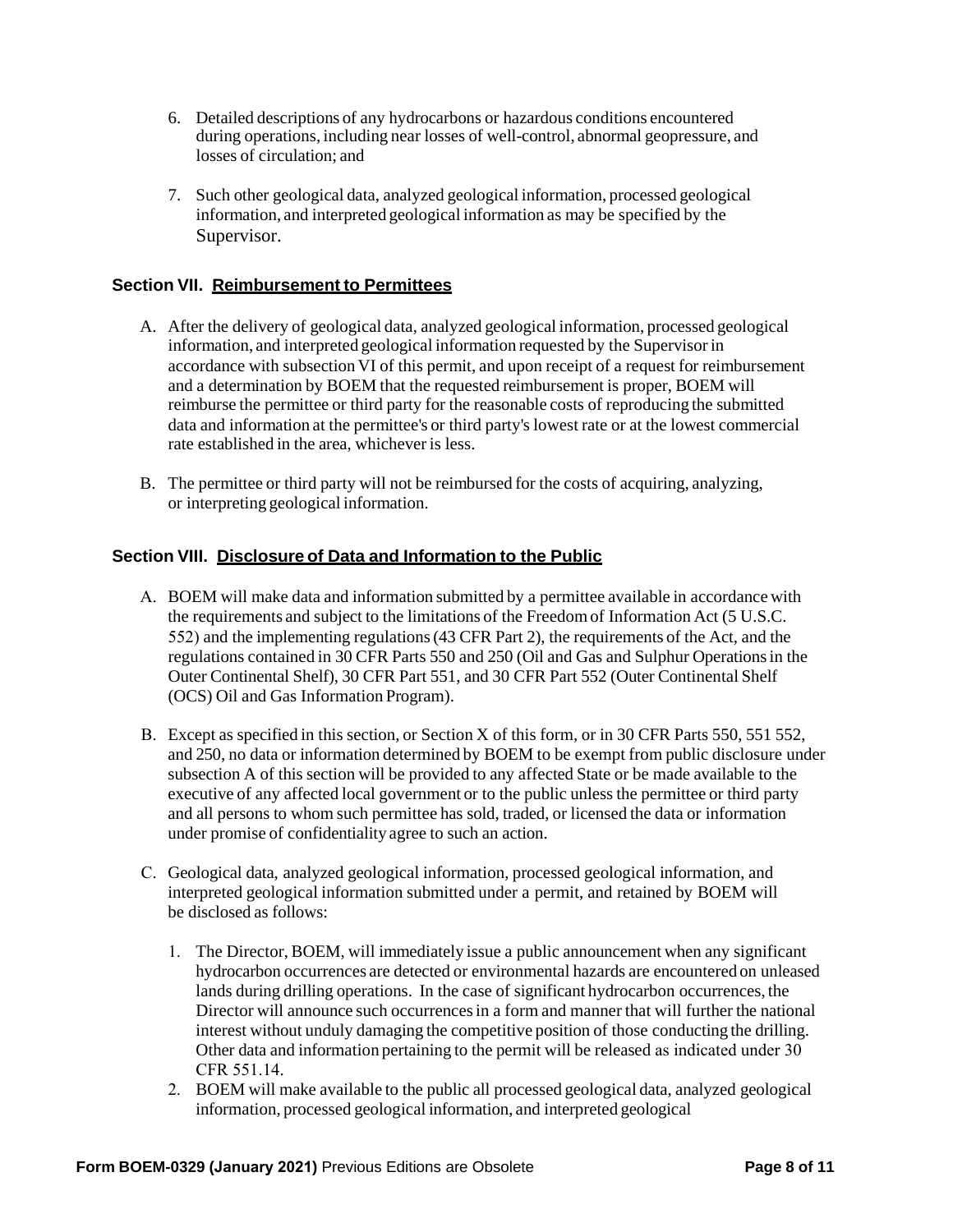information (except geological data, analyzed geological information, processed geological information, and interpreted geological information obtained from drilling a deep stratigraphic test) 10 years after the date of issuance of the permit under which the data and information were obtained (30 CFR 551.14); and

- 3. BOEM will make available to the public all geological data and information related to a deep stratigraphic test at the earlier of the following times: (a) 25 years after the completion of the test, or (b) for a lease sale held after the test well is completed, 60 calendar days after the Department of the Interior executes the first lease for a block, any part of which is within 50 geographic miles (92.6 kilometers) of the site of the completed test.
- D. All other information submitted as a requirement of 30 CFR 551.8 and determined by BOEM to be exempt from public disclosure will be considered as "PROPRIETARY." Such data and information will not be made available to the public without the consent of the permittee for a period of 10 years from the date of issuance of the permit; unless the Director, BOEM, determines that earlier release is necessary for the proper development of the area permitted. The executed permit will be considered as "NONPROPRIETARY" and will be available to the public upon request and also on BOEM's website.
- E. The identities of third party recipients of data and information collected under a permit will be kept confidential. The identities will not be released unless the permittee and the third parties agree to the disclosure.

#### **Section IX. Disclosure to Independent Contractors**

BOEM reserves the right to disclose any data or information acquired from a permittee to an independent contractor or agent for the purpose of reproducing, analyzing, processing, or interpreting such data or information. When practicable, BOEM will advise the permittee who provided the data or information of intent to disclose the data or information to an independent contractor or agent. BOEM notice of intent will afford the permittee a period of not less than 5 working days within which to comment on the intended action. When BOEM so advises a permittee of the intent to disclose data or information to an independent contractor or agent, all other owners of such data or information will be deemed to have been notified of BOEM's intent. Prior to any such disclosure, the contractor or agent will be required to execute a written commitment not to sell, trade, license, or disclose any data or information to anyone without the express consent of BOEM.

#### **Section X. Sharing of Information with Affected States**

- A. At the time of soliciting nominations for the leasing of lands within 3 geographic miles of the seaward boundary of any coastal State, BOEM, pursuant to the provisions of 30 CFR 552.7 and subsections 8(g) and 26(e) of the Act (43 U.S.C. 1337(g) and 1352(e)), will provide the Governor of the State (or the Governor's designated representative) the following information that has been acquired by the Supervisor on such lands proposed to be offered for leasing:
	- 1. All information on the geographical, geological, and ecological characteristics of the areas and regions proposed to be offered for leasing;
	- 2. An estimate of the oil and gas reserves in the area proposed for leasing; and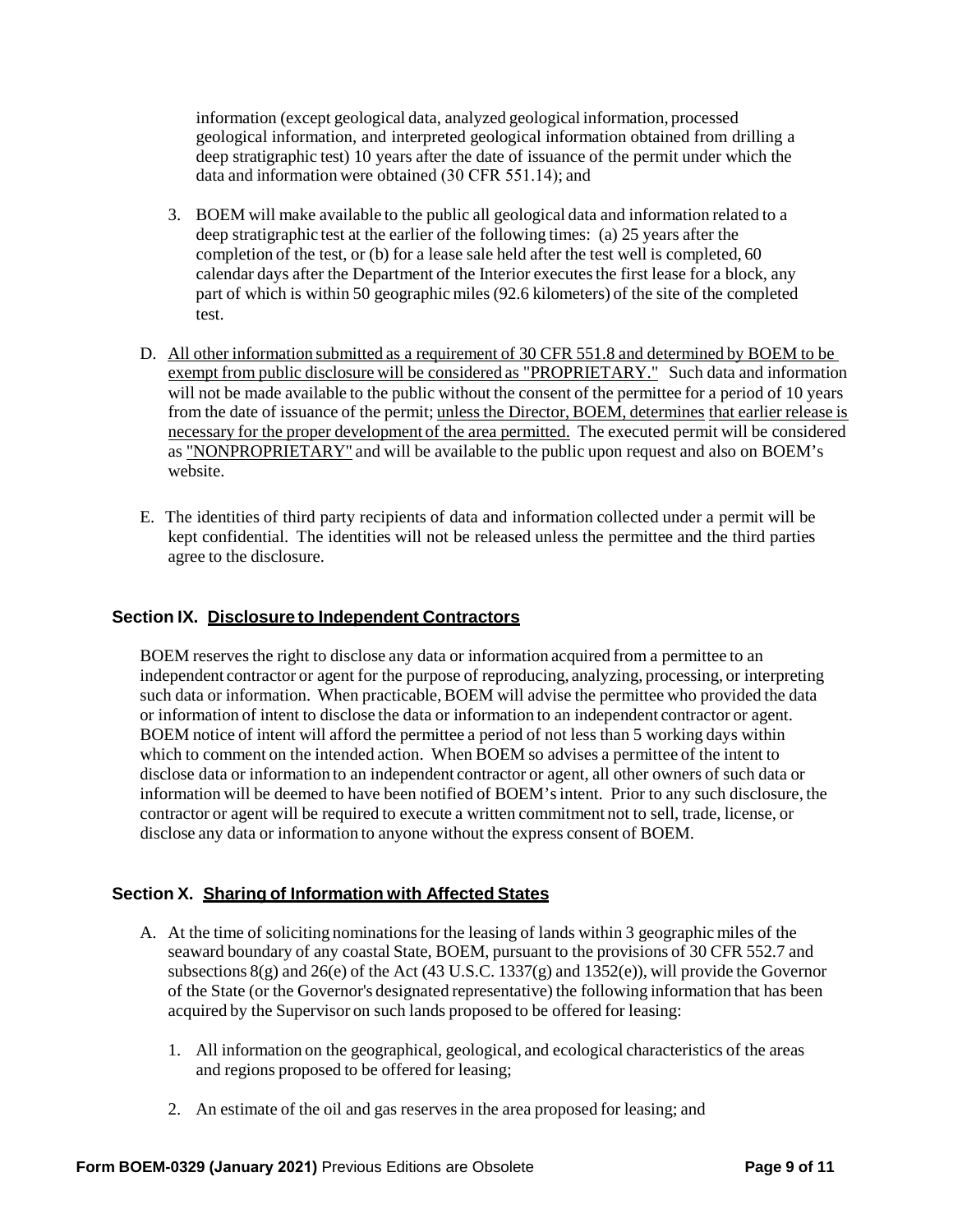- 3. An identification of any field, geologicalstructure, or trap located within 3 miles of the seaward boundary of the State.
- B. After the time of receipt of nominations for any area of the OCS within 3 geographic miles of the seaward boundary of any coastal State and Area Identification in accordance with the provisions of Subparts D and E of 30 CFR Part 556, BOEM, in consultation with the Governor of the State (or the Governor's designated representative), will determine whether any tracts being given further consideration for leasing may contain one or more oil or gas reservoirs underlying both the OCS and lands subject to the jurisdiction of the State.
- C. At any time prior to a sale, information acquired by BOEM that pertains to the identification of potential and/or proven common hydrocarbon-bearing areas within 3 geographic miles of the seaward boundary of any such State will be shared, upon request by the Governor and pursuant to the provisions of 30 CFR 552.7 and subsections  $8(g)$  and  $26(e)$  of the Act, with the Governor of such State (or the Governor's designated representative).
- D. Knowledge obtained by a State official who receives information under subsections A, B, and C of this section will be subject to the requirements and limitations of the Act, the regulations contained in 30 CFR Parts 550, 551, 552, and 250.

# **Section XI. Fishermen's Contingency Fund**

For deep stratigraphic test drilling activities as described under Section V of this permit, the permittee must meet the requirements of establishing an account with the Fishermen's Contingency Fund for the drilling activities area pursuant to Title IV [Subsection 402(b)] of the Act and pay assessment as required in 50 CFR 296.3 (Chapter 11 - National Marine Fisheries Service; Subchapter J - Continental Shelf). The amount of the assessment is specified by the Secretary of Commerce, collected by the Director, BOEM, and deposited in the fund to be appropriate account.

#### **Section XII. Permit Modifications**

The Department will have the right at any time to modify or amend any provisions of this permit, except that the Department will not have such right with respect to the provisions of Sections VIII, IX, and X hereof, unless required by an Act of Congress.